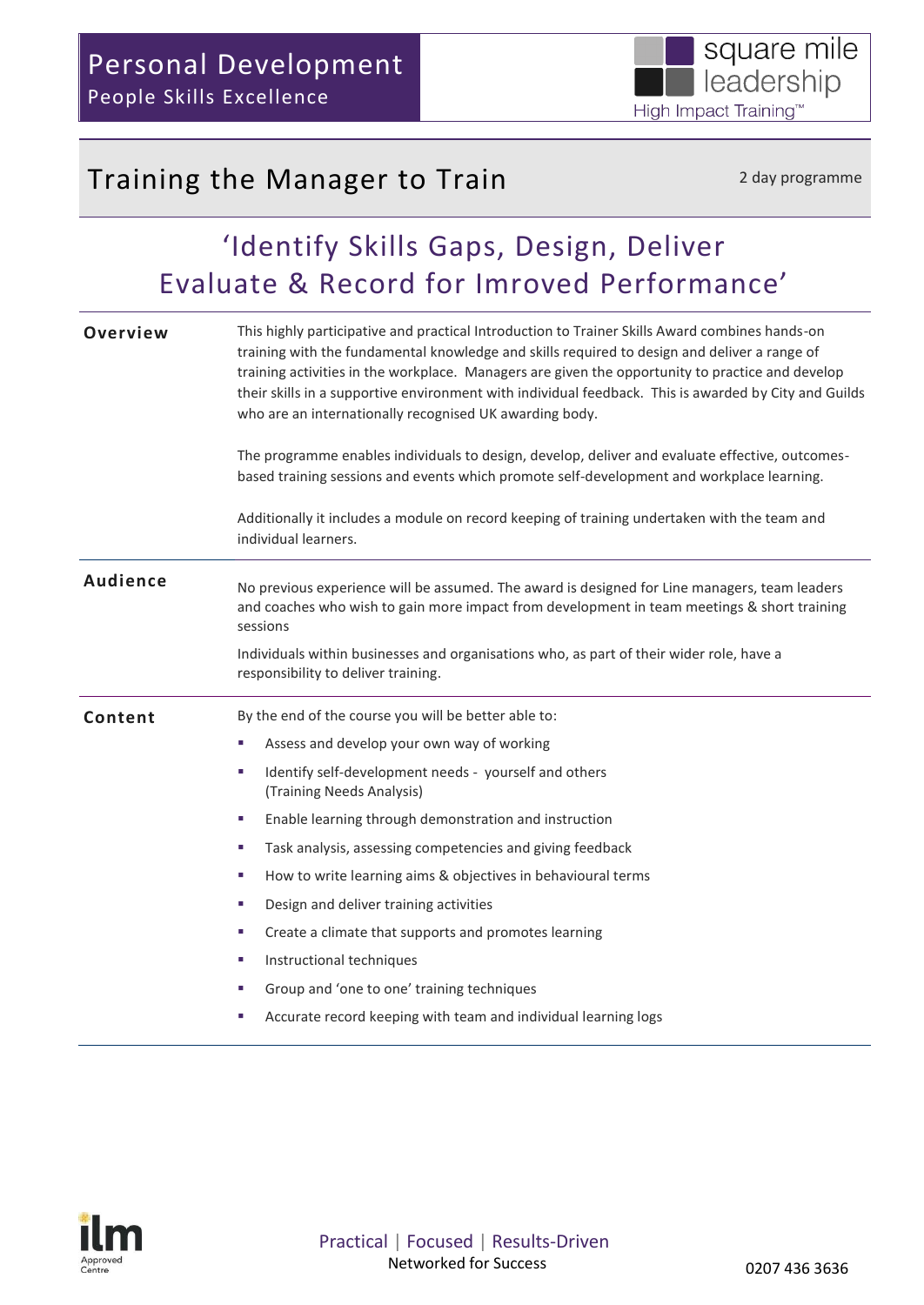## Personal Development People Skills Excellence



### **Content Detail**

#### **Establishing the Learning Environment**

- Strategies for creating a positive learning environment
- Building rapport
- Dealing with difficult delegates

#### **Learning Processes and Styles**

- **Learning styles theory**
- The learning cycle
- The principles of accelerated learning
- Barriers to learning

#### **The Structure of a Training Session**

- The four stages of a training session
- Checking understanding and application
- Understanding primacy and recency in training

#### **Delivery Methods and Media**

- Active versus passive learning
- **Delivery methods**
- Choosing and using media
- **Utilising accelerated learning techniques**
- **Storytelling, examples and analogies**

#### **Communication Skills for Trainers**

- Questioning skills
- The art of listening
- **Reading and using body language appropriately**
- **Using your voice effectively**
- **Participant training sessions**

#### **Recording and Audit Trails**

- **Learning Assessment**
- **Maintaining Training Logs**

| <b>Key Learning</b> | Developing Managers should be able to:               |
|---------------------|------------------------------------------------------|
| <b>Outcomes</b>     | Identify the immediate learning needs of individuals |

- Write learning aims and objectives in accordance with best practice and offer instruction and support to achieve these objectives
- Analyse tasks and design training activities to facilitate the learning of those tasks
- Instruct on a one-to-one or small group basis using appropriate demonstration and constructive feedback skills
- Facilitate a group training session which uses activities such as role play, simulation or group discussion
- Record, assess and evaluate immediate learning impact

#### **Pre-course work** This is a highly participative 2 day programme and includes pre-course work, a microsession and multiple choice test. Managers are encouraged to reflect on how the tools and techniques being discussed will work in their work environment and how to apply them.

As this is an Award with City & Guilds managers are required to think and bring ideas and information so that they can create and deliver a 15 minute training session (microsession) on a work related topic that they may be expected to deliver as either a line manager or internal trainer.